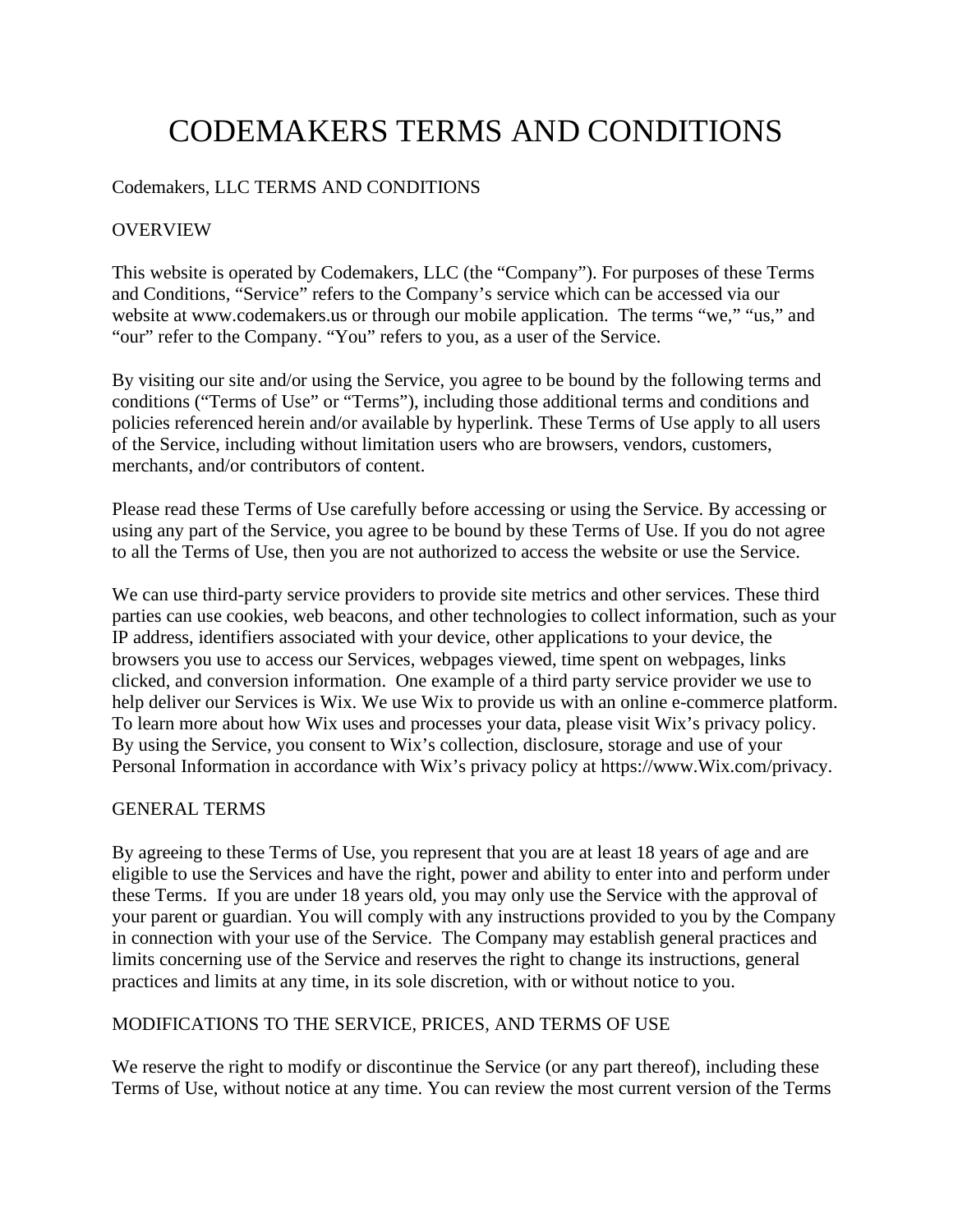of Use at any time on this page. We reserve the right to update, change or replace any part of these Terms of Use by posting updates and/or changes to our website. It is your responsibility to check this page periodically for changes. Your continued use of or access to this website following the posting of any changes constitutes acceptance of those changes. In addition, prices for our products are subject to change without notice. We shall not be liable to you or to any third-party for any modification, price change, suspension or discontinuance of the Service.

# PRODUCTS OR SERVICES

We reserve the right to limit the sales of our products or Services to any person, geographic region or jurisdiction, and may exercise this right on a case-by-case basis. We also reserve the right to limit the quantities of any products or services that we offer. All descriptions of products or product pricing are subject to change at any time without notice, at our sole discretion. We reserve the right to discontinue any product at any time. Any offer for any product or service made on this site is void where prohibited. Although we have made every effort to display as accurately as possible the colors and images of our products that appear on the Service, we cannot guarantee that your computer monitor's display of any color will be accurate. We do not warrant that the quality of any products, services, information, or other material purchased or obtained by you will meet your expectations, or that any errors in the Service will be corrected.

# ACCURACY OF BILLING AND ACCOUNT INFORMATION

We may, in our sole discretion, limit or cancel quantities purchased through the Service. Such restrictions may include orders placed by or under the same customer account, the same credit card, and/or orders that use the same billing and/or shipping address. In the event that we make a change to or cancel an order, we may attempt to notify you by contacting the e-mail and/or billing address/phone number provided at the time the order was made. We reserve the right to limit or prohibit orders that, in our sole judgment, appear to be placed by dealers, resellers or distributors.

You agree to provide current, complete and accurate purchase and account information for all purchases made through our Service. You agree to promptly update your account and other information, including your email address and credit card numbers and expiration dates, so that we can complete your transactions and contact you as needed.

# OPTIONAL TOOLS

We may provide you with access to third-party tools, which we neither monitor nor over which we have any control nor input. You acknowledge and agree that we provide access to such tools "as is" and "as available" without any warranties, representations or conditions of any kind and without any endorsement. As a result, we shall have no liability whatsoever arising from or relating to your use of optional third-party tools. Any use by you of optional tools offered through the Service is entirely at your own risk and discretion and you should ensure that you are familiar with and approve of the terms on which tools are provided by the relevant third-party provider(s).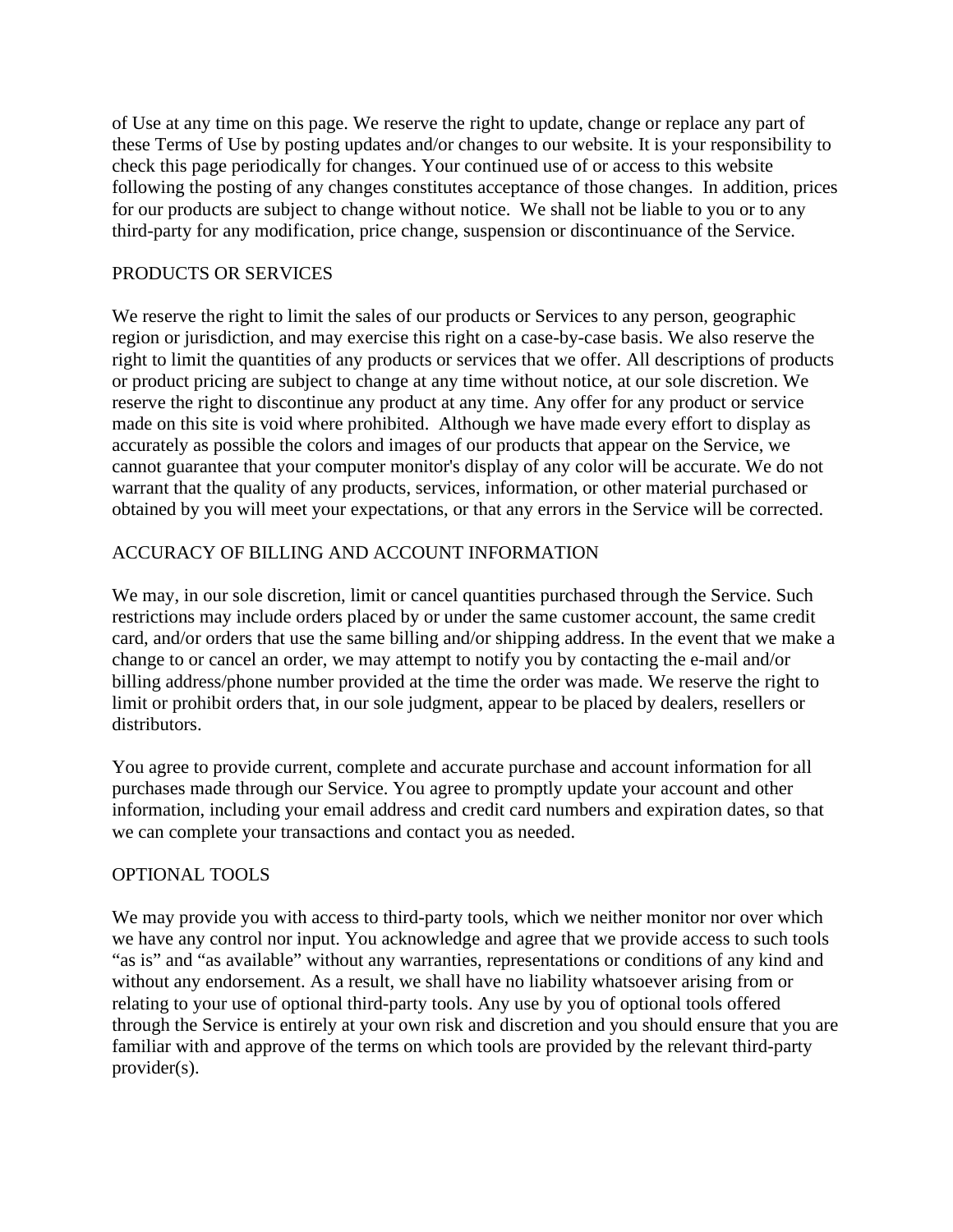#### THIRD-PARTY LINKS

Our Service may include materials from third-parties and third-party links available through the Service may direct you to third-party websites that are not affiliated with us. We are not responsible for examining or evaluating the content or accuracy of, and we do not warrant and will not have any liability or responsibility for, any third-party materials or websites, or for any other materials, products, or services of third-parties.

We are not liable for any harm or damages related to the purchase or use of goods, services, resources, content, or any other transactions made in connection with any third-party websites. Please review carefully the third-party's policies and practices and make sure you understand them before you engage in any transaction. Complaints, claims, concerns, or questions regarding third-party products should be directed to the third-party.

# USER GENERATED CONTENT

We may, but are under no obligation to, monitor, edit, or remove content that we determine in our sole discretion is unlawful, offensive, threatening, libelous, defamatory, pornographic, obscene or otherwise objectionable or violates any party's intellectual property or these Terms of Use.

By posting comments through the Service, you agree that your comments will not violate any right of any third-party, including copyright, trademark, privacy, personality or other personal or proprietary right. You further agree that your comments will not contain libelous or otherwise unlawful, abusive or obscene material, or contain any computer virus or other malware that could in any way affect the operation of the Service or any related website. You may not use a false email address, pretend to be someone other than yourself, or otherwise mislead us or third-parties as to the origin of any comments. You are solely responsible for any comments you make and their accuracy. We take no responsibility and assume no liability for any comments or other information posted by you or any third-party.

#### PERSONAL INFORMATION

Your submission of personal information through the Service is governed by our Privacy Policy.

#### ERRORS, INACCURACIES AND OMISSIONS

From time to time there may be information available through the Service that contains typographical errors, inaccuracies or omissions that may relate to, among other things, product descriptions, pricing, promotions, offers, product shipping charges, transit times and availability. We reserve the right to correct any errors, inaccuracies or omissions, and to change or update information or cancel orders if any information in the Service or on any related website is inaccurate at any time without prior notice (including after you have submitted your order).

We undertake no obligation to update, amend or clarify information in the Service or on any related website, including without limitation, pricing information, except as required by law. No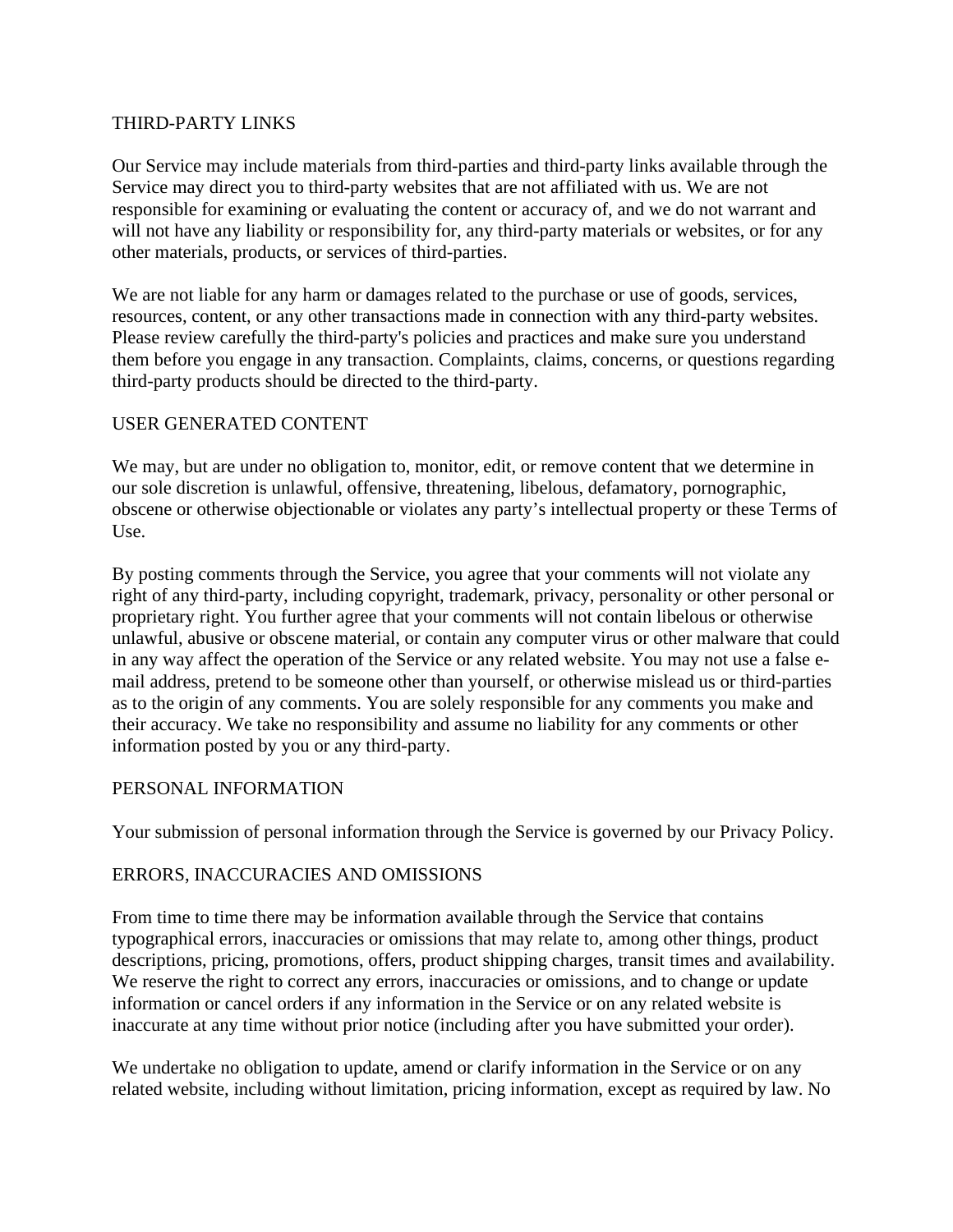specified update or refresh date applied in the Service or on any related website, should be taken to indicate that all information in the Service or on any related website has been modified or updated.

# PROHIBITED USES

In addition to the other prohibitions described in these Terms of Use, you are prohibited from using the Service, our site, or its content: (a) for any unlawful purpose; (b) to solicit others to perform or participate in any unlawful acts; (c) to violate any international, federal, provincial or state regulations, rules, laws, or local ordinances; (d) to infringe upon or violate our intellectual property rights or the intellectual property rights of others; (e) to harass, abuse, insult, harm, defame, slander, disparage, intimidate, or discriminate based on gender, sexual orientation, religion, ethnicity, race, age, national origin, or disability; (f) to submit false or misleading information; (g) to upload or transmit viruses or any other type of malicious code that will or may be used in any way that will affect the functionality or operation of the Service or of any related website, other websites, or the Internet; (h) to collect or track the personal information of others; (i) to spam, phish, pharm, pretext, spider, crawl, or scrape; (j) for any obscene or immoral purpose; or (k) to interfere with or circumvent the security features of the Service or any related website, other websites, or the Internet. The Company reserves the right to terminate your use of the Service or any related website for violating this Section X or any other prohibited uses described in these Terms of Use.

# DISCLAIMER OF WARRANTIES; LIMITATION OF LIABILITY

The Company does not guarantee, represent or warrant that your use of the Service will be uninterrupted, timely, secure, or error-free. To the extent permitted by law, we may make and preserve copies of any information or any other content or data you provide through the Service for internal back-up and other legal or regulatory purposes. However, neither the Company nor Wix is obligated to preserve copies of such information, content or other data.

We do not warrant that the results that may be obtained from the use of the Service will be accurate or reliable.

You agree that from time to time we may remove the Service for indefinite periods of time or cancel the Service at any time, in each case without notice to you. In addition, you understand that the Service may be interrupted or permanently unavailable if the Service violates Wix's Terms of Service or Privacy Policy.

You expressly agree that your use of, or inability to use, the Service is at your sole risk. The Service and all products and services delivered to you through the Service are (except as expressly stated by us) provided 'as is' and 'as available' for your use, without any representation, warranties or conditions of any kind, either express or implied, including all implied warranties or conditions of merchantability, merchantable quality, fitness for a particular purpose, durability, title, and non-infringement, in each case to the extent permitted by applicable law.

In no case shall the Company, our directors, officers, employees, affiliates, agents, contractors,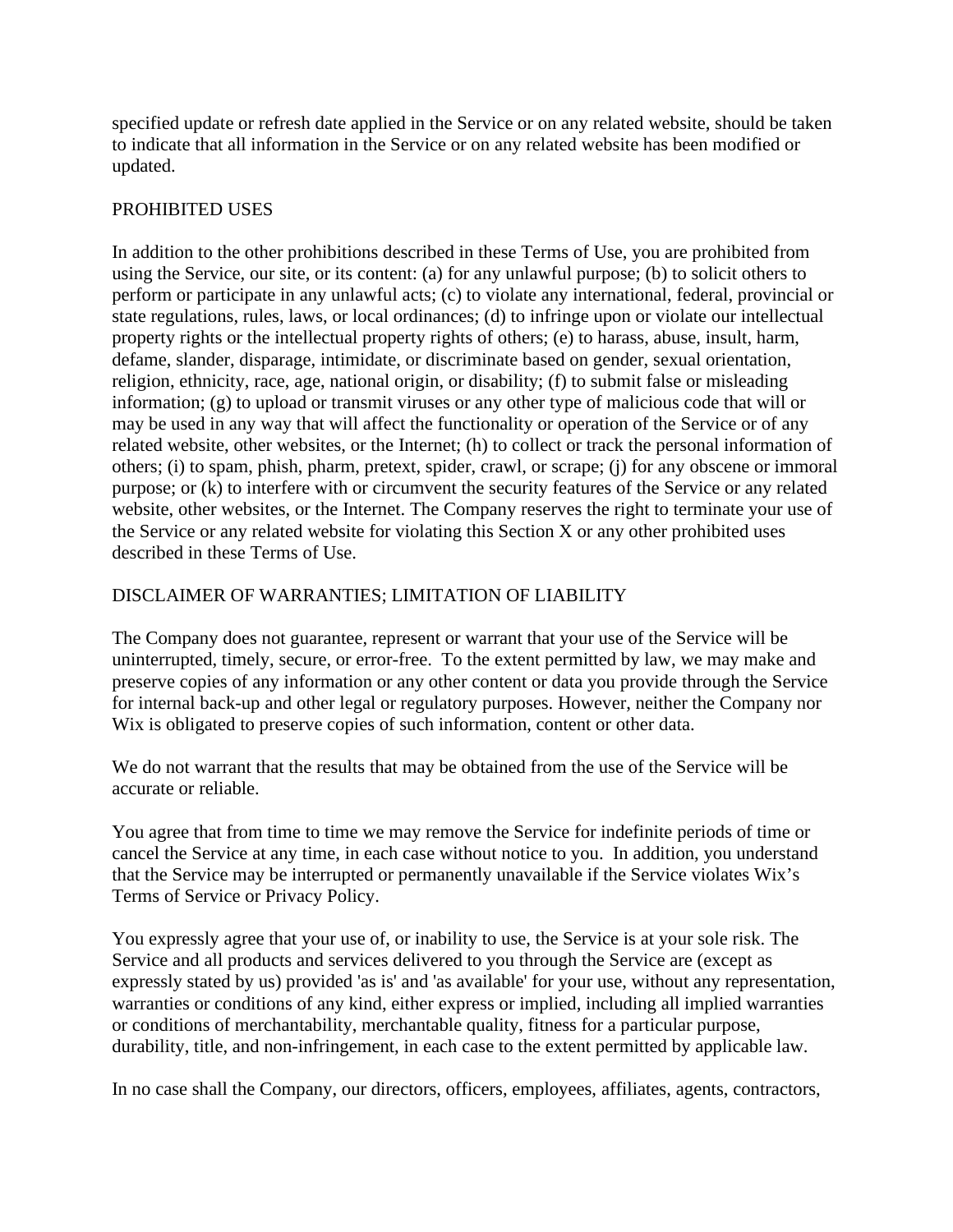interns, suppliers, service providers or licensors be liable for any injury, loss, claim, or any direct, indirect, incidental, punitive, special, or consequential damages of any kind, including, without limitation lost profits, lost revenue, lost savings, loss of data, replacement costs, or any similar damages, whether based in contract, tort (including negligence), strict liability or otherwise, arising from your use of any of the Service or any products procured using the Service, or for any other claim related in any way to your use of the Service or any product, including, but not limited to, any errors or omissions in any content, or any loss or damage of any kind incurred as a result of the use of the service or any content (or product) posted, transmitted, or otherwise made available via the service, even if advised of their possibility. Because some states or jurisdictions do not allow the exclusion or the limitation of liability for consequential or incidental damages, in such states or jurisdictions, our liability shall be limited to the maximum extent permitted by law.

## INDEMNIFICATION

You agree to indemnify, defend and hold harmless the Company and our parent, subsidiaries, affiliates, partners, officers, directors, agents, contractors, licensors, service providers, subcontractors, suppliers, interns and employees, harmless from any claim or demand, including attorneys' fees, made by any third party due to or arising out of your breach of these Terms of Use or the documents they incorporate by reference, or your violation of any applicable law or the rights of a third-party.

## SEVERABILITY

In the event that any provision of these Terms of Use is determined to be unlawful, void or unenforceable, such provision shall nonetheless be enforceable to the fullest extent permitted by applicable law, and the unenforceable portion shall be deemed to be severed from these Terms of Use, such determination shall not affect the validity and enforceability of any other remaining provisions.

#### **TERMINATION**

The obligations and liabilities of the parties incurred prior to the termination date shall survive the termination of this agreement for all purposes.

These Terms of Use are effective unless and until terminated by either you or us. You may terminate these Terms of Use at any time by notifying us that you no longer wish to use our Services, or when you cease using our site. If in our sole judgment you fail, or we suspect that you have failed, to comply with any term or provision of these Terms of Use, we also may terminate this agreement at any time without notice and you will remain liable for all amounts due up to and including the date of termination; and/or accordingly may deny you access to our Services (or any part thereof).

#### ENTIRE AGREEMENT

The failure of us to exercise or enforce any right or provision of these Terms of Use shall not